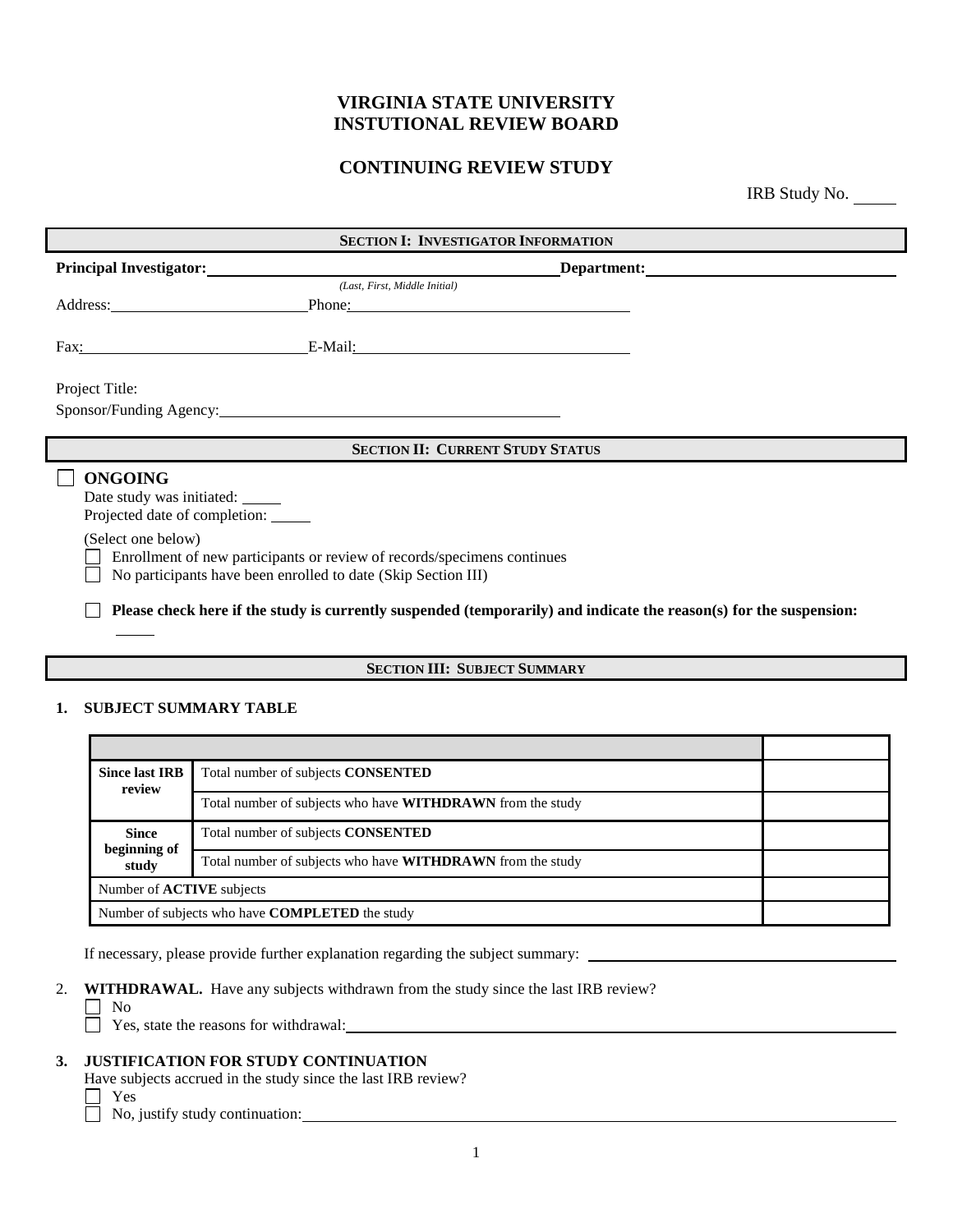| Vulnerable Populations. Are any of the subjects who have consented or enrolled in the study members of a vulnerable<br>4.<br>population which have not previously been approved for enrollment by the IRB? This includes children, pregnant women<br>and human fetuses, prisoners, cognitively impaired individuals, and students.<br>No<br>Yes. Please indicate which population(s) have consented or enrolled:<br>Pregnant Women and Human Fetuses<br>Children<br>Economically/Educationally Disadvantaged<br>Prisoners<br>Cognitively Impaired<br>$\Box$ Students<br>Please note that you must submit an amendment to the IRB to request the inclusion of these subjects. |
|------------------------------------------------------------------------------------------------------------------------------------------------------------------------------------------------------------------------------------------------------------------------------------------------------------------------------------------------------------------------------------------------------------------------------------------------------------------------------------------------------------------------------------------------------------------------------------------------------------------------------------------------------------------------------|
| <b>SECTION IV: STUDY SUMMARY OF EVENTS</b>                                                                                                                                                                                                                                                                                                                                                                                                                                                                                                                                                                                                                                   |
| 1. Since the last IRB review, did any unanticipated problems, including adverse events, protocol deviations, or subject complaints, or<br>noncompliance occur that required prompt reporting to the IRB?<br>No.<br>Yes. Were these events reported previously to the IRB, if applicable?<br>$\Box$ No. Please explain why these events were not previously reported:<br>Yes. Provide a summary of these events:<br>$\Box$ Check here if the <b>summary</b> is attached.                                                                                                                                                                                                      |
| 2. Based on the above information, do you feel the validity of the data is affected?<br>No.<br>Yes. Explain:                                                                                                                                                                                                                                                                                                                                                                                                                                                                                                                                                                 |
| 3. Based on the above information, do you feel there is an increase in risk to subjects or others or in the frequency or severity of<br>adverse events, protocol deviations, problems, complaints, etc. since the last IRB review?<br>No.<br>Yes. Explain:                                                                                                                                                                                                                                                                                                                                                                                                                   |
| 4. Describe the progress of the research, including any preliminary observations and information about study results or trends:                                                                                                                                                                                                                                                                                                                                                                                                                                                                                                                                              |
| 5. Have subjects experienced any direct benefit(s) from their participation in the study?<br>No.<br>Yes.                                                                                                                                                                                                                                                                                                                                                                                                                                                                                                                                                                     |
| 6. If any recent literature has been published or presented by you or others since the last IRB review, has it demonstrated a significant<br>impact on the conduct of the study or the well-being of subjects?<br>N/A. There has not been any recent literature published or presented since the last IRB review.<br>No.                                                                                                                                                                                                                                                                                                                                                     |

Yes. Attach a copy or explain: